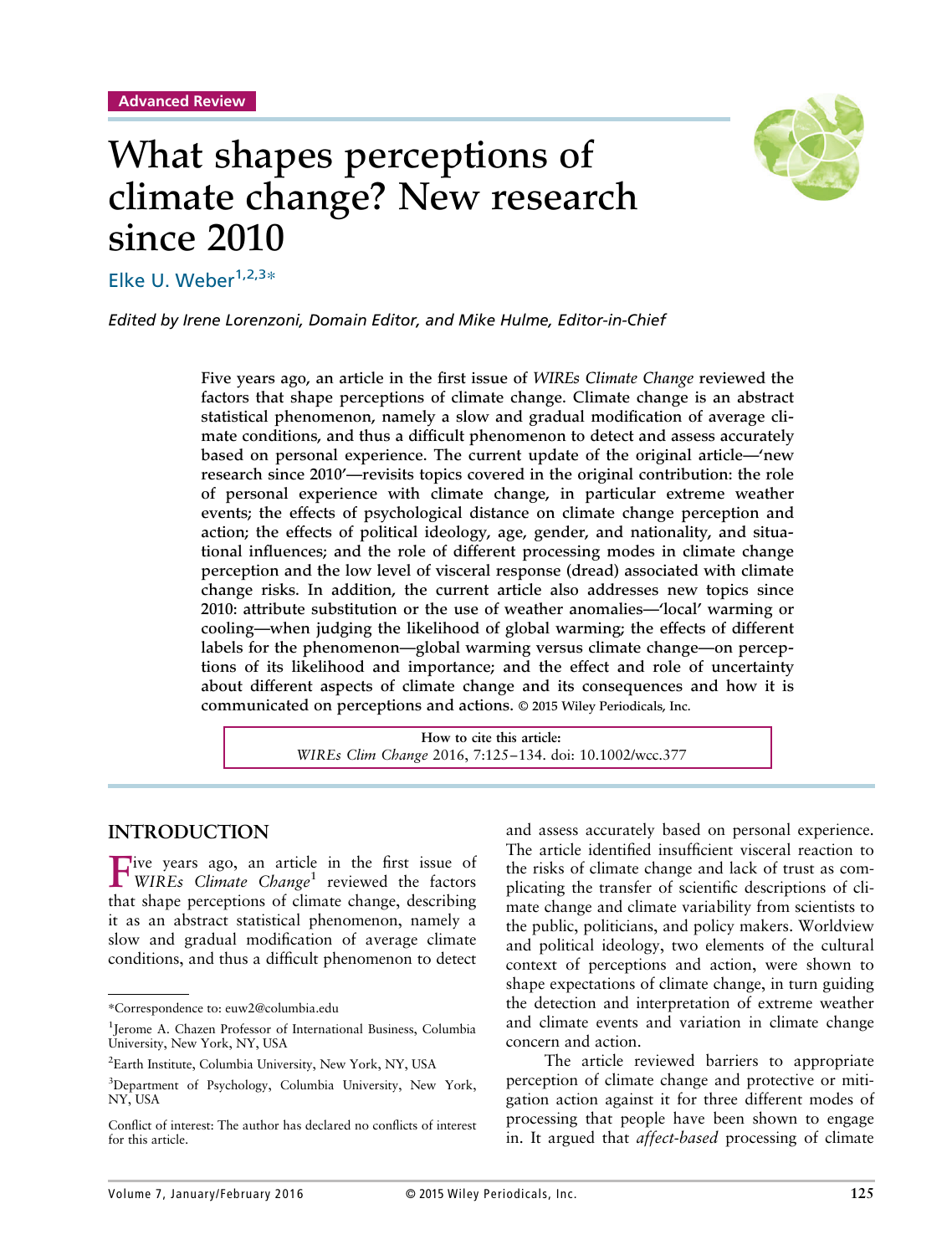change and its consequences are unlikely to motivate significant action, as climate change risk does not elicit a visceral response in politicians and the general public due to its statistical nature. *Analysis-based* decisions were also described as unlikely to result in significant reaction and action, because of large discounting of the uncertain future costs of climate risks compared to the certain and immediate costs of climate change mitigation. *Rule-based* decisions that determine behavior based on social responsibility or moral principles were seen as holding out the best prospects for appropriate perceptions and actions.

The original article ended by speculating on the practical takeaway of social science insights about the drivers of climate change perception and action. Proposed tools included: (a) more attention-catching and emotionally engaging informational interventions to generate the public concern necessary for individual or collective action in response to climate change, but cautioned about unintended side effects, including reductions in concern about other important risks (the finite pool of worry effect) and negative spillover (the single action bias)<sup>2</sup>; (b) making future events more concrete and moving them closer in time and space; (c) guided protocols, following query theory<sup>3,4</sup> by which decision makers consider arguments for energy conservation and climate change mitigation before being allowed to consider arguments against such actions to improve the balance between the desire for immediate gratification and the goal of sustainable development; and (d) for at least a subset of the public, better (environmental) science and statistics education to create familiarity with scientific presentation of information and mental habits that give greater weight to analytic processing, aligning the risk perceptions of the general public and its officials more closely to those of climate scientists.

The current update of the original article—'new research since 2010'—revisits topics covered in the original contribution: the role of personal experience with climate change, in particular extreme weather events (Box 1); the effects of psychological distance on climate change perception and action (Box 2); the effects of world view or political ideology; and the role of different processing modes in climate change perception and the low level of visceral response (dread) associated with climate change risks. In addition, the current article also addresses new topics since 2010: attribute substitution or the use of weather anomalies—'local' warming or cooling when judging the likelihood of global warming; the effects of different labels for the phenomenonglobal warming versus climate change—on perceptions of its likelihood and importance; and the effect and role of uncertainty on perceptions and actions. The article will first cover the new topics in this space and then revisit and update the earlier ones.

Both the original article and this update omit discussing the role of the media and other vested interests in shaping public perceptions of climate

#### BOX 1

#### SEEING IS BELIEVING? OR DO WE SEE SOMETHING BECAUSE WE BELIEVE IT?

The general public does not perceive the realities of a changing climate the same way that climate scientists do, a fact that has been attributed to the abstract statistical nature of the phenomenon. $33$  The 'local warming' effect described below shows that the general public supplements statistical data with personally experienced information, e.g., a current temperature abnormality. Evidence for seeing-isbelieving comes from studies in the United Kingdom, $34$  United States,  $35,36$  and Sweden<sup>37</sup> that show that belief in climate change increases if and when people personally experiences climate change manifestations. A 24 countries representative survey<sup>21</sup> used Heath & Gifford's<sup>38</sup> judgment scales and found that personal experience increased endorsements of climate change mitigation actions both within and across countries.

However, if people rationally updated prior beliefs based on shared personal experience, climate change beliefs ought to converge, rather than polarize as they appear to do. $39$  Alternatively, stronger beliefs in the presence or absence of climate change may make it more likely that people will look for and thus see evidence supporting it.40 Myers et al.<sup>41</sup> measured personal experience and belief certainty twice from the same UK respondents, 20 months apart, to distinguish between evidence-based belief revision and belief-motivated perception and found evidence supporting *both* of these processes. Respondents highly engaged with climate change (the Alarmed or Dismissive group of Global Warming's Six Americas<sup>42</sup> showed belief-consistent distortions of perception, whereas intermediate groups in degree of belief in climate change (the Concerned, Cautious, Disengaged, and Doubtful) showed belief revision in response to personal experience.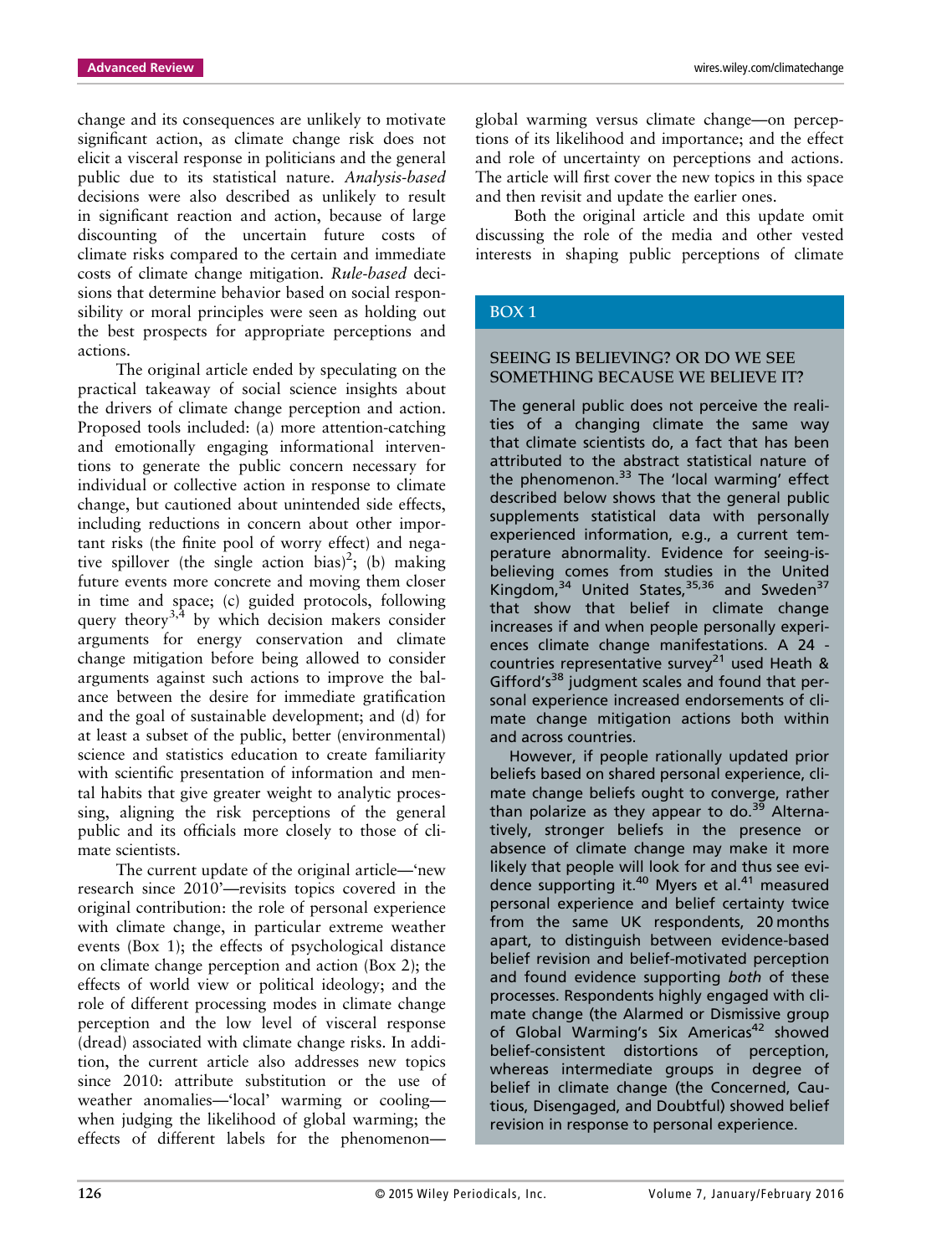#### BOX 2

#### THE EFFECTS OF PSYCHOLOGICAL DISTANCE ON CC PERCEPTION

A major obstacle to motivating action on climate change is the fact that for many people the phenomenon appears not just abstract, but also personally distant in space and in time.<sup>33,43</sup> Construal level theory (CLT), $44$  developed to account for a broad range of phenomena in social psychology and consumer psychology, connects these two facets of the general public's perception of climate change. CLT proposes that psychological distance from an object or event is related to the way people mentally represent it: distant events by abstract highlevel construals (e.g., 'why' information) and close events by concrete low-level construals (e.g., 'how' information). Liberman and Trope<sup>44</sup> identified four dimensions of psychological distance (spatial or geographic, temporal, social, and uncertainty) and a typical CLT study manipulates construal level, e.g., by asking respondents first to generate arguments for why they would attend a future conference versus how they would attend it, and shows that people judge the conference to be further in the future in the abstract than the concrete construal condition.

The application of CLT to climate change perception and communication has recently been explored. For a large nationally representative sample of UK residents, lower psychological distance from climate change assessed on all four dimensions was associated with higher levels of concern.<sup>45</sup> For the 24 country nationally representative sample described in Box 1, specific intentions to act, a concrete low-level construal was strongly predicted by personal experience with climate change, which presumably reduces psychological distance to the phenomenon, $21$  a result that the authors refer to as a compatibility effect and as correlational evidence for CLT. In an experimental study, Spence and Pidgeon<sup>46</sup> manipulated construal level for a sample of University of Bristol students by showing them identical maps of sea-level rise that ostensibly came from either Cardiff (local) or Rome (distant) and framed the outcomes of climate change mitigation actions either as losses or gains. Responses to the information received showed that gain frames increased positive attitudes toward climate change mitigation and also increased the perceived severity of climate change impacts. Distant frames produced higher judgments of the severity of climate change in comparison to local frames.

change. These topics are reviewed by other *WIREs Climate Change* articles (see Further Readings).

# **CLIMATE CHANGE AS GLOBAL WARMING VERSUS LOCAL WARMING**

A large body of research has documented that perceptions and beliefs in many situations and domains are often malleable rather than fully formed and fixed. $5$  Perceptions and beliefs about a complex and infrequently considered phenomenon like climate change in particular can be expected to be constructed or assembled at the time of being questioned, with the consequence that they may reflect irrelevant but salient information present at the time of questioning, such as abnormalities in the current day's temperature. Transient temperature variations have been shown to influence the public's opinion about global climate change in a growing list of studies. $6-8$  Li et al.<sup>6</sup> asked residents of the United States and Australia to report their opinions about global warming and also (in counterbalanced order) whether the temperature on the day of the study was warmer or cooler than usual. Respondents who thought that the current day was warmer than usual believed more in global warming, expressed greater concern about it, and donated more money to a global-warming charity than did respondents who thought that the current day was colder than usual. Li et al.<sup>6</sup> labeled this effect 'local warming' and used instrumental variable regression to establish the causality of the local temperature abnormality in their correlational data. They explained the observed result as an example of attribute substitution, $9$  where a relatively inaccessible target attribute (i.e., statistical information about trends in global climate variables) is replaced by a semantically and associatively related attribute that is highly accessible (i.e., local temperature abnormalities at the place and time of being asked about climate change), even though it may have only very limited predictive validity. Zaval, Keenan et al.<sup>10</sup> validated this interpretation and ruled out alternatives psychological mechanisms for the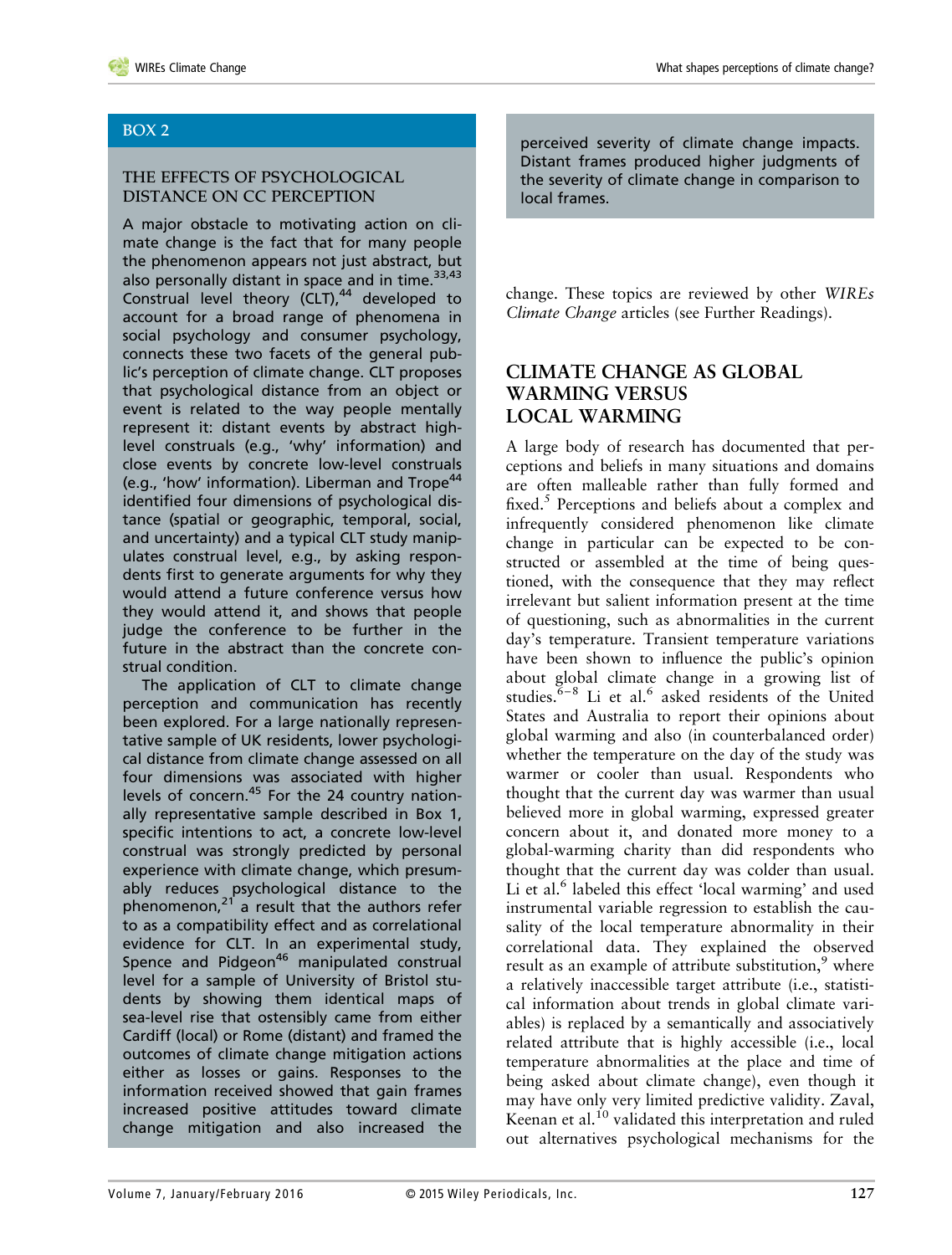local warming effect, including climate change labeling (see next section) and lay mental models, in particular incorrect beliefs that immediate ambient local temperature ought to be relevant for judgments about climate change. Risen and Critcher<sup>11</sup> manipulated the temperature in a lab where respondents were questioned about climate change and found that it affected climate change beliefs, providing further causal evidence for the attribute substitution account. In addition to finding local warming effects at the individual level, objective temperature deviations have also been tied to aggregate polling data on climate change.<sup>12</sup>

# **EFFECTS OF LABELING: GLOBAL WARMING VERSUS CLIMATE CHANGE**

Even though climate scientists distinguish between climate change (CC) and global warming (GW) (with CC being the more general term that refers to changes in a broad range of climate conditions over time and GW referring to only the global earth temperature increase aspect of climate change), the general public and the media often use the two terms interchangeably.<sup>13</sup> It was a policy advisor to President G.W. Bush<sup>14</sup> who initially suggested switching from GW (a term coined by Columbia University climate scientist Wally Broecker) to CC. This was based on the well-founded belief that labels influence people's reactions and beliefs,  $1,15,16$  with *GW* being presumably more emotional and frightening, making the general public more likely to perceive it as a risk and demand policy interventions, an assumption that Whitmarsh<sup>13</sup> verified. In somewhat of a reversal, *GW* is the term that has since been used by climate change skeptics, because it primes association of heat-related impacts and rising temperatures<sup>17</sup> and thus appears more concretely to be proven wrong by temporary weather abnormalities like blizzards in Washington DC, as discussed in the previous section.

As discussed further below, ideological polarization on climate change perceptions and beliefs has increased over time.<sup>18</sup> Party affiliation has been reported to interact with the effect of labeling, with Republicans rating CC as a more serious problem than GW,19,20 and Democrats rating GW as more serious.<sup>20</sup> In a careful and comprehensive study, Benjamin et al. $^{21}$  compared the effects of CC versus GW labeling on five judgment scales (general belief, personal experience, human causes, serious consequences, and self-efficacy) and two (general and specific) intentions to act, using a large nationally

representative US panel. Respondents were cross classified by party affiliation (Democrat, Independent, and Republican) and climate change belief status (Believer, Neutral, and Non-Believer). Magnitude of all seven judgments followed both party lines and believer status in the directions that would be predicted, with greater seriousness judgments and intentions to act for Democrats than Republicans and for Believers versus Non-Believers. More interestingly, judgments on all seven scales showed ideological commitment overriding the effect of the CC versus GW label. That is, framing of the issue in the form of the CC label led to stronger perceptions and intentions than the GW label only for those not strongly committed to a position on this issue (similar to results discussed in Box 1), namely Independents as well as Democratic Non-Believers and Republican Believers, with no significant differences in judgments as a function of labeling for Democratic Believers and Republican Non-Believers. Hamilton and Stampone<sup>22</sup> similarly found that the contextual effect of local temperature anomalies on beliefs that humans are changing the climate, discussed in the previous section, was strongest among individuals who selfidentified as Independents.

Survey research by Schuldt et al. $^{23}$  examines two types of perception of climate change, in particular belief that the phenomenon has been happening (or not) and the perception of scientists' consensus (or failure thereof ) that climate change is occurring. Two US national surveys in the summers of  $2009^{23}$ and 2012 report results similar to Budescu and Por, $21$  namely that beliefs that the phenomenon is happening follow party lines, with the CC versus GW label influencing the (albeit generally much reduced) perceptions of Republicans but not of Democrats. GW (vs CC) labeling reduced perceptions of scientist consensus for both groups, but vastly more among Republicans.

# **COMMUNICATION OF UNCERTAINTY**

The assessment of current and prediction of future climate change, its causes, and its consequences, as summarized and communicated by the Fifth Assessment Report (FAR) of the Intergovernmental Panel on Climate change (IPCC) involves uncertainty from multiple sources. $^{24}$  The FAR suggests to move investigation and discussions of the effects of uncertainty on climate change perception and action away from its current almost exclusive focus on uncertainty in the responses of the climate system toward a broader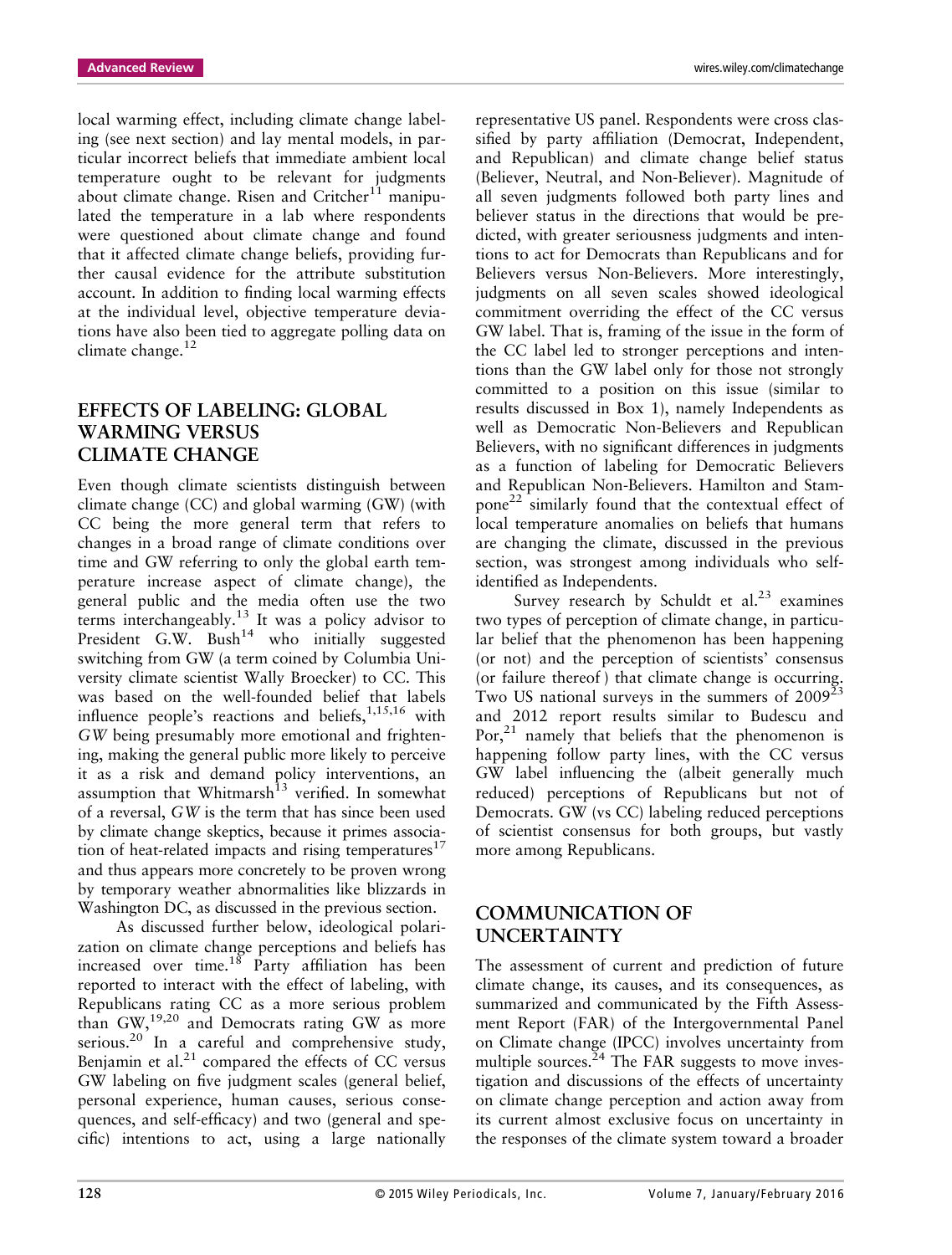consideration of ecological, technological, economic, social, and psychological sources of uncertainty.<sup>25</sup> Within this wider uncertainty space, it is even more important how climate information and information about choice options is framed. $26$  The IPCC's Fifth Assessment Report was the first to allow that climate change perceptions and responses may not solely guided by rational processes. $24$  The review below on different modes of climate judgments and decisions addresses additional evidence on the consequences of promoting the processing of climate judgments and decisions by analysis, affect, or rules.

## **VERBAL VERSUS NUMERIC COMMUNICATION OF CC RISK AND UNCERTAINTY**

Uncertainty about climate, environment, and social system responses means that forecasts in this space are at best probabilistic. Psychological research going back to the  $1980s^{27}$  has documented the pros and cons of communicating probability information using numerical expressions (e.g., '.90') versus verbal expressions (e.g., 'very likely'). Although verbal expressions may appear to be more accessible to the general public, there are large differences in the way people understand such phrases, and their use may thus lead to confusion and errors in communication. Without awareness of this very relevant body of work, the IPCC issued a set of guidelines in  $2005^{28}$  for the translation of ranges in numeric probability into seven verbal expressions (e.g., virtually certain, likely, extremely unlikely), to convey information with the level of precision warranted by the available evidence.

Recent research by Budescu, one of the authors of the original pioneering work on the interpretation of verbal probability expressions, has examined the effects of this policy on the understanding of climate change uncertainty by members of the general public.<sup>29,30</sup> Budescu and colleagues find that when people were asked to read sentences from the 2007 IPCC report and assign numerical values to the probability terms, their judgments deviated significantly from the IPCC guidelines, even when they had direct access to these guidelines. In contrast, a dual (verbal–numeric) scale increased the level of differentiation between the seven expressions, increased the consistency of their interpretation, and the level of consistency with the IPCC guidelines, regardless of respondents ideological and environmental views.

Two recent papers examine the effect of communicating other aspects of CC in a numeric versus verbal fashion.  $Hart^{31}$  found that scientific predictions about the effects of CC on the number of polar bears dying ('most' vs '12,000 out of 18,000') changed worry and concern for respondents low in numeracy, i.e., the ability to understand numeric information, but not for respondents high in numeracy. Myers et al.<sup>32</sup> show that respondents rate scientific consensus on CC higher and are more confident in this estimate when they read an article that describes consensus numerically (97.5, 97, or 97 out of 100%) than nonnumerically ('an overwhelming majority').

The remaining sections will revisit and update topics already described in the original version of this article.<sup>1</sup>

## **INDIVIDUAL, GROUP, AND SITUATIONAL CORRELATES OF CLIMATE CHANGE PERCEPTIONS**

## **Ideology**

Ideological polarization on climate change perceptions and beliefs has continued to increase over time, $47$  with additional evidence that this may be the result of motivated reasoning. $48,49$  Feygina et al. $50$  tie the influence of ideology on environmental perceptions to the broader research literature on beliefs and actions, by demonstrating that system justification tendencies, the motivation to defend and justify the societal status, are associated with greater denial of ecological problems and less willingness to take proenvironmental actions. They also show that differences in system justification explain or mediate the effects of political orientation, national identification, and gender on these dependent measures.

## **Gender and Age**

When it comes to the effects of gender and age, recent surveys in the United Kingdom $51$  confirm earlier results that men are more skeptical about climate change than women and that older people are more skeptical than younger people. In the United States, also consistent with previous work, younger adults showed stronger proenvironmental attitudes than older adults and believed that the consequences of global warming should be taken more seriously. However, no age differences were found for overall belief that global warming is occurring. $52$ 

## **Nationality**

Two recent studies examined different facets of perceptions of CC in a large number of countries around the world. In the context of comparing the effectiveness of verbal versus numeric expressions of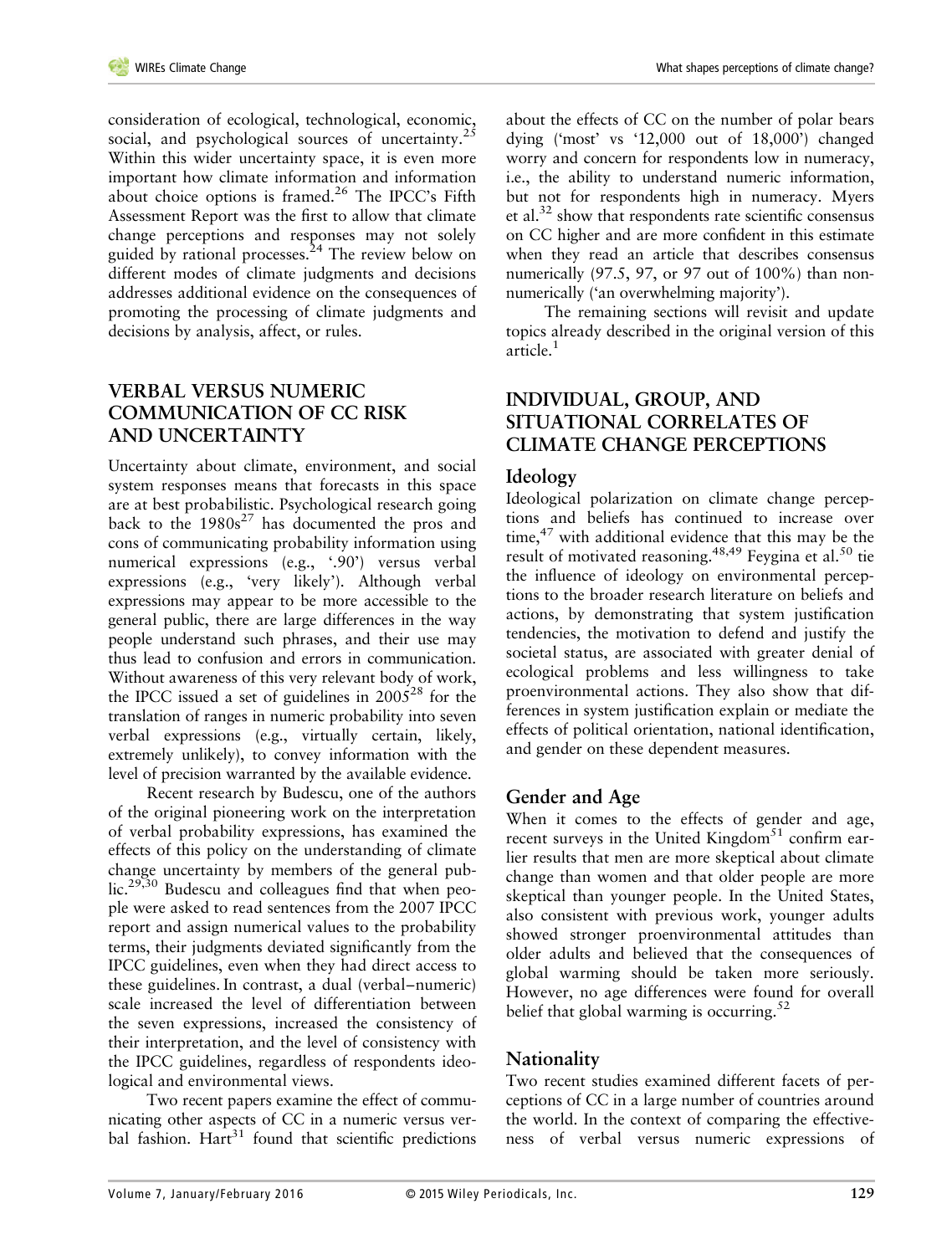uncertainty (discussed above) in adult samples of respondents in 24 countries around the world and  $17$  languages, Budescu et al.<sup>53</sup> found not only that their US results of the joint verbal/numeric format of communicating uncertainty providing greatest accuracy of interpretation generalized to all 24 countries, but also that between-country variations in CC perceptions and beliefs were far smaller than withincountry variation. Bostrom et al. $54$  report a similar result based on a survey of undergraduate student respondents in six countries, finding smaller betweencountry than within-country variation in various perceptions of climate risks and of the effectiveness of CC mitigation policies.

#### **Situational Difference or Choice Context**

Recent studies have examined new chronic or situational factors that may contribute to individual- and country-level differences in climate change beliefs and actions, motivated in part by research showing that people show reduced discounting of future benefits and costs in intertemporal decisions when they are first focused on these future outcomes by making the delayed outcome choice option to the default.<sup>4</sup>

There is growing evidence that other ways of increasing focus on the future and future generations appear to have similar effects, i.e., appear to decrease people's discounting of future costs and benefits. One such way is to activate people's legacy motivation. An emerging body of research suggests that people's desire to extend themselves into the future by creating a legacy is a deep and strong impetus for proenvironmental action.<sup>55</sup> Zaval et al.<sup>56</sup> examined ways in which long-term goals and motives can be made more salient and used to shift attention to the future, thus increasing engagement with climate change and other environmental problems. Priming legacy motives increased donations to an environmental charity, proenvironmental intentions, and climate change beliefs.<sup>56</sup>

Yet a third way of increasing focus on the future is to use Gott's<sup>57</sup> principle which suggests that citizens may use perceptions of their country's age to predict its future continuation, with longer pasts predicting longer futures. Using country- and individuallevel analyses, Hershfield et al.<sup>58</sup> showed that longer perceived pasts resulted in longer perceived futures, which in turn motivated concern for continued environmental quality. Objectively older countries scored higher on an environmental performance index, even when controlling for country-level differences in gross-domestic product and governance. When the United States was framed as an old country (vs a young one) in an experiment, participants were willing to donate more money to an environmental organization, a result mediated by perceiving one's country to have a longer future.

# **DIFFERENT MODES OF CLIMATE JUDGMENTS AND DECISIONS**

The most recent IPCC Fifth Assessment Report has been the first to address the possibility of nonrational judgment and choice processes.<sup>59</sup> Its framing chapter on climate change mitigation as risk management<sup>24</sup> contrasts the traditional and typically implicit assumption that rational cost-benefit analysis lies at the basis of perceptions of climate risks and decisions to counter those risks with several alternatives, discussed already in the older version of this article. These include heuristic versions of calculation-based decisions, conducted by boundedly rational decision makers who use short cuts to reduce processing load and exhibit systematic biases (including loss aversion, cognitive myopia, and status-quo bias) that result from the use of such short cuts.<sup>5</sup>

These alternative decision modes also include affect-based processing, where choices are guided by approach or avoidance responses that arise in response to visceral reactions to choice options. Recent evidence<sup>60</sup> provides support to Weber's<sup>2</sup> hypothesis that climate change risks fail to elicit the level of visceral response (i.e., dread) that appears to be associated with risks that people are willing to take action on: traditionally nuclear power, in the 5classic work on psychological risk dimensions by Slovic et al.<sup>61</sup> and more recently terrorism.<sup>62</sup> Use of an affect-based mode to judge climate change risks is also consistent with the observed age effects discussed above. Zaval and Weber<sup>56</sup> provide evidence for such decision-mode mediation, by showing that younger adults expressed heightened emotional reactions associated with climate change, including greater feelings of guilt and sadness. There is additional evidence for the fact that fear-inducing representations of climate change are not only ineffective, but may also actually backfire because people see no way out of the negative mood state that is induced, reducing perceived efficacy and inviting denial.<sup>62</sup>

A final alternative mode of making climate change judgments and choices involves the use of rules of conduct that derive from the decision maker's social identity.

In part because professional or personal moral or ethical codes of conduct do not require (and in fact discourage) detailed evaluations of costs and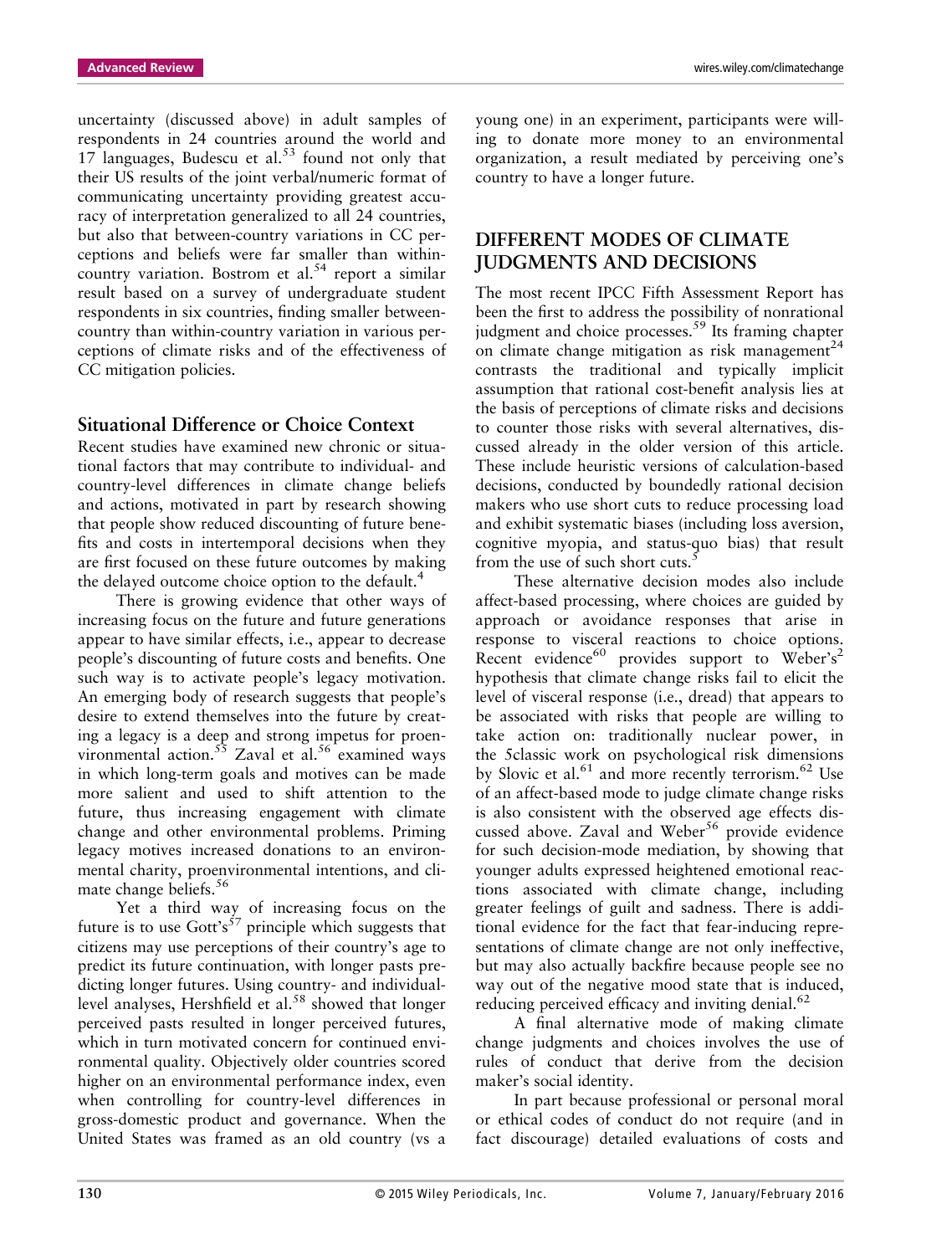benefits of action, which tend to be myopic,  $39$  the previous version of this article suggested that rulebased decisions based on social responsibility or moral principles (viz-a-viz planet Earth or future generations) may hold out the best prospects for appropriate climate change perceptions and actions. However, in a thoughtful and thorough review of behavioral and neuroscience evidence on this topic, Markowitz and Shariff<sup>63</sup> find that the human moral judgment system may not be well equipped to identify climate change as a moral imperative, in part because it is seen as an at best unintentionally caused phenomenon. They suggest that enhancing moral intuitions about climate change may motivate greater support for ameliorative actions and policies. One major initiative along this line is the recent encyclical issued by Pope Francis<sup>64</sup> that reframes climate change and other ecological challenges from economic and technological issues to one of the moral stewardship of public goods. Personifying Earth as Sister Earth puts the planet on equal footing with us (two of God's creations), rather than subordinating it to humankind, and also moves it psychologically closer.

#### **DECISIONS FROM EXPERIENCE VERSUS DESCRIPTION**

Box 1 on seeing-is-believing can be read as an update of sorts on the distinction made in the original paper between learning about climate change based on personal experience versus from statistical description.<sup>1</sup> Seeing-is-believing evidence described in Box 1 confirms earlier reports that in the domain of climate change as in other areas, vivid personal experience often dominates pallid statistical information. Judgments and decisions based on infrequent events from experience tend to underestimate the true probability

and show strong recency effects, thus making them more volatile than judgments and decisions from statistical description.65 Empirical evidence for this pattern of response comes from an analysis of changes in property prices in Albany, Georgia.66 Atreya and Feirrera<sup>66</sup> contrast changes in single residence house prices pre and post a major flood in 2004 in areas within or outside a designated floodplain ('description') and for properties that were or were not inundated by the flood ('experience'). They find that property prices decreased for inundated properties, whether inside or outside the floodplain, and that the decrease in price vanished after a few years, precisely the pattern of responses predicted by decisions from experience.

## **CONCLUSIONS**

New research since 2010 confirms and amplifies earlier accounts that perceptions of climate change are influenced and shaped by a broad range of structural, psychological, social, and cultural factors and processes that have diverse goals.1,2 Scientific accuracy is just one of many objectives and one that is frequently overshadowed by the expression of ideological and wishful thinking in the face of a massive problem without obvious solution.<sup>29,39</sup> Gifford<sup>67</sup> refers to these psychological barriers that limit appropriate action on climate change as the dragons of inaction. He and others (see Further Readings) offer numerous suggestions, from the use of role models to strategic reframing of issues and choice options, on how these dragons may be tamed. Accurate models of the determinants and processes that give rise to (mis)perceptions of climate change and its consequences can lead the way to interventions in the way relevant information about issues and solutions is framed and presented.

#### **FURTHER READINGS**

Center for Research on Environmental Decisions and ecoAmerica. *Connecting on Climate: A Guide to Effective Climate Change Communication*. New York and Washington, DC: Center for Research on Environmental Decisions and ecoAmerica; 2014. Available at:<http://ecoamerica.org/wp-content/uploads/2014/12/ecoAmerica-CRED-2014-Connecting-on-Climate.pdf>.

Anderson A. Sources, media, and modes of climate change communication: the role of celebrities. *WIREs Clim Change* 2011:535–546. doi:10.1002/wcc.119.

## **REFERENCES**

- 1. Weber EU. What shapes perceptions of climate change? *WIREs Clim Change* 2010, 1:332–342. doi:10.1002/wcc.41.
- 2. Weber EU. Experience-based and descriptionbased perceptions of long-term risk: why global

warming does not scare us (yet). *Clim Change* 2006, 70:103–120. doi:10.1007/s10584-006-9060-3.

3. Johnson EJ, Haubl G, Keinan A. Aspects of endowment: a query theory of value. *J Exp Psychol Learn Mem Cogn* 2007, 33:461–474. doi:10.1037/0278-7393.33.3.461.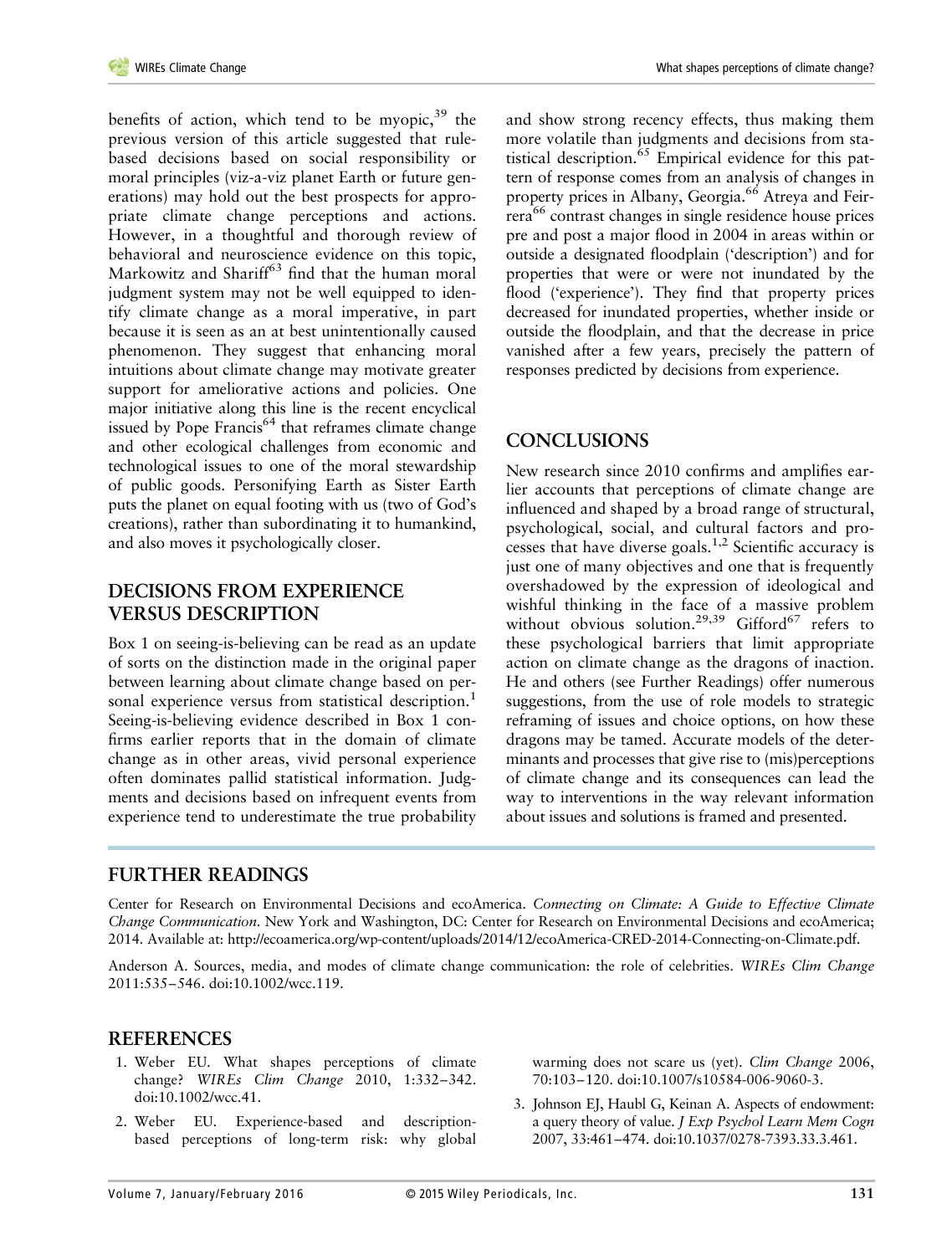- 4. Weber EU, Johnson EJ, Milch K, Chang H, Brodscholl J, Goldstein D. Asymmetric discounting in intertemporal choice: a query theory account. *Psychol Sci* 2007, 18:516–523. doi:10.1111/j.1467- 9280.2007.01932.
- 5. Weber EU, Johnson EJ. Mindful judgment and decision making. *Annu Rev Psychol* 2009, 60:53–86. doi:10.1146/annurev.psych.60.110707.163633.
- 6. Li Y, Johnson EJ, Zaval L. Local warming daily temperature change influences belief in global warming. *Psychol Sci* 2011, 22:454–459. doi:10.1177/ 0956797611400913.
- 7. Hamilton LC, Stampone MD. Blowin' in the wind: short-term weather and belief in anthropogenic climate change. *Weather Clim Soc* 2013, 5:112–119. doi:10.1175/WCAS-D-12-00048.1.
- 8. Howe PD, Markowitz EM, Lee TM, Ko C, Leiserowitz A. Global perceptions of local temperature change. *Nat Clim Change* 2013, 3:352–356. doi:10.1038/ nclimate1768.
- 9. Kahneman D, Frederick S. Representativeness revisited: attribute substitution in intuitive judgment. In: Gilovich T, Griffin D, Kahneman D, eds. *Heuristics and Biases*. New York: Cambridge University Press; 2002, 49–81.
- 10. Zaval L, Keenan EA, Johnson EJ, Weber EU. Understanding local warming: how warm days lead to increased belief in global warming. *Nat Clim Change* 2014, 4:143–147. doi:10.1038/nclimate2093.
- 11. Risen JL, Critcher CR. Visceral fit: while in a visceral state, associated states of the world seem more likely. *J Pers Soc Psychol* 2011, 100:777. doi:10.1037/ a0022460.
- 12. Egan PJ, Mullin M. Turning personal experience into political attitudes: the effect of local weather on Americans' perceptions about global warming. *J Politics* 2012, 74:796–809. doi:10.1017/ S0022381612000448.
- 13. Whitmarsh, L. What's in a name? Commonalities and differences in public understanding of 'climate change' and 'global warming.' *Public Underst Sci* 2008, 18:401–420. doi:10.1177/0963662506073088
- 14. Luntz, F. The environment: a cleaner, safer, healthier America. Luntz Research Report (pp. 131–146), Alexandria, VA; 2003.
- 15. Tversky A, Kahneman D. The framing of decisions and the psychology of choice. *Science* 1981, 30:453– 458. doi:10.1126/science.7455683.
- 16. Hardisty DH, Johnson EJ, Weber EU. A dirty word or a dirty world? Attribute framing, political affiliation, and query theory. *Psychol Sci* 2010, 21:86–92. doi:10.1177/0956797609355572.
- 17. Leiserowitz A, Maibach E, Roser-Renouf C, Smith N. *Global Warming's Six Americas*. New Have, CT: Yale

University and George Mason University, Center for Climate Communication; 2011.

- 18. McCright AM, Dunlap RE. The politicization of climate change and polarization in the American public's views of global warming, 2001–2010. *Sociol Q* 2011, 52:155–194. doi:10.1111/j.1533-8525.2011.01198.
- 19. Schuldt JP, Konrath SH, Schwarz N. 'Global warming' or 'climate change?' *Public Opin Q* 2011, 75:115– 124. doi:10.1093/poq/nfq073.
- 20. Villar A, Krosnick JA. Global warming vs. climate change, taxes vs. prices: does word choice matter? *Clim Change* 2011, 105:1–12. doi:10.1007/s10584- 010-9882-x
- 21. Budescu DV, Broomell S, Por H. Personal experience with climate change predicts intentions to act. *Glob Environ Change* 2015, 32:67–73. doi:10.1016/j. gloenvcha.2015.03.001.
- 22. Hamilton LC, Stampone MD. Blowin' in the wind: short-term weather and belief in anthropogenic climate change. *Weather Clim Soc* 2013, 5:112–119. doi:10.1175/WCAS-D-12-00048.1.
- 23. Schuldt JP, Roh S, Schwarz N. Questionnaire design effects in climate change surveys: implications for the partisan divide. *Ann Am Acad Pol Soc Sci* 2015, 658:67–85. doi:10.1177/0002716214555066.
- 24. Kunreuther H, Gupta S, Bosetti V, Cooke R, Dutt V, Ha-Duong M, Held H, Llanes-Regueiro J, Patt A, Shittu E, et al. Integrated risk and uncertainty assessment of climate change response policies. In: Edenhofer O, Pichs-Madruga R, Sokona Y, Farahani E, Kadner S, Seyboth K, Adler A, Baum I, Brunner S, Eickemeier P, Kriemann B, Savolainen J, Schlömer S, von Stechow C, Zwickel T, Minx JC, eds. *Climate Change 2014: Mitigation of Climate Change*. Contribution of Working Group III to the Fifth Assessment Report of the Intergovernmental Panel on Climate Change. Cambridge and New York: Cambridge University Press; 2014, 117–172.
- 25. Patt A, Weber EU. Perceiving and communicating climate change uncertainty. *WIREs Clim Change* 2014, 5:219–232. doi:10.1002/wcc.259.
- 26. Drouet L, Bosetti V, Tavoni M. Selection of climate policies under the uncertainties outlined in IPCC AR5. *Nat Clim Change* 2015, 5:937–940.
- 27. Budescu DV, Weinberg S, Wallsten TS. Decisions based on numerically and verbally expressed uncertainties. *J Exp Psychol Hum Percept Perform* 1988, 14:281–294. doi:10.1037/0096-1523.14.2.281.
- 28. IPCC. Guidance notes for lead authors of the IPCC Fourth Assessment Report on addressing uncertainties. Intergovernmental Panel on Climate Change, Geneva, 2005. Available at: [http://www. ipcc.ch/pdf/support](http://www. ipcc.ch/pdf/supporting-material/uncertainty-guidance-note.pdf)[ing-material/uncertainty-guidance-note.pdf.](http://www. ipcc.ch/pdf/supporting-material/uncertainty-guidance-note.pdf) (Accessed February 20, 2011).
- 29. Budescu DV, Broomell S, Por H. Improving communication of uncertainty in the reports of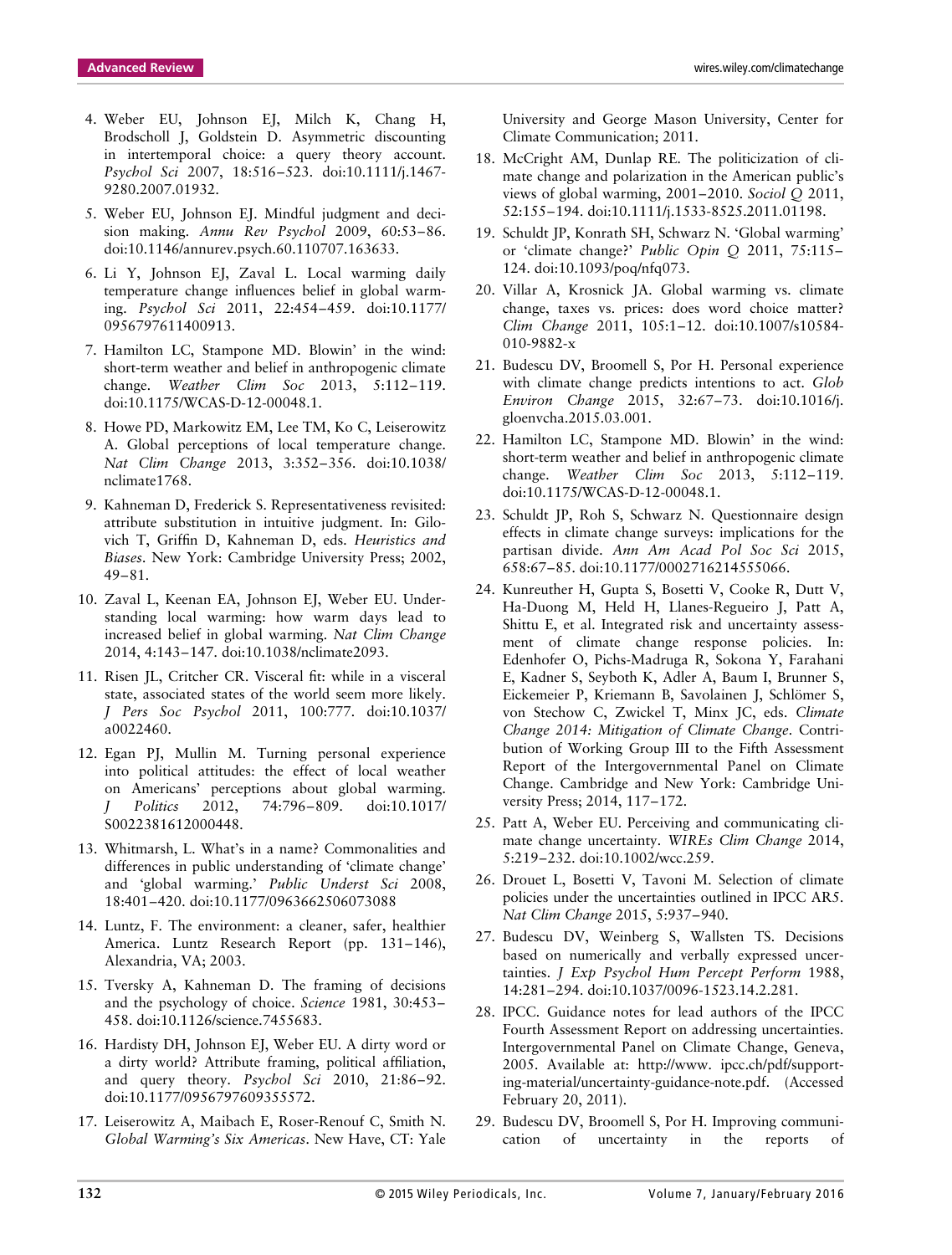the Intergovernmental Panel on Climate Change. *Psychol Sci* 2009, 20:299–308. doi:10.111/j.1467- 9280.2009.02284.x

- 30. Budescu, DV, Por, H, Broomell, SB. Effective communication on uncertainty in the IPCC reports. *Clim Change* 2012, 113:181–200. doi:10.1007/ s10584-011-0330-3
- 31. Hart, PS. The role of numeracy in moderating the influence of statistics in climate change messages. *Public Underst Sci* 2013, 22:785–798. 10.1177/ 0963662513482268
- 32. Myers TA, Maibach E, Peters E, Leiserowitz A. Simple messages help set the record straight about scientific agreement on human-caused climate change: the results of two experiments. *PLoS One* 2015, 10: e0120985. doi:10.1371/journal.pone.0120985
- 33. Weber EU, Stern P. The American public's understanding of climate change. *Am Psychol* 2011, 66:315–328. doi:10.1037/a0023253.
- 34. Spence A, Poortinga W, Butler C, Pidgeon N. Perceptions of climate change and willingness to save energy related to flood experience. *Nat Clim Change* 2011, 1:46–49. doi:10.1038/nclimate1059.
- 35. Myers TA, Maibach EW, Roser-Renouf C, Akerlof K, Leiserowitz A. The relationship between personal experience and belief in the reality of global warming. *Nat Clim Change* 2013, 3:343–347. doi:10.1038/ nclimate1754.
- 36. Rudman LA, McLean MC, Bunzl M. When truth is personally inconvenient, attitudes change: the impact of extreme weather on implicit support for green politicians and explicit climate-change beliefs. *Psychol Sci* 2013, 20:1–7. doi:10.1177/0956797613492775.
- 37. Blennow K, Persson J, Tomé M, Hanewinkel M. Climate change: believing and seeing implies adapting. *PLoS One* 2012, 7:1–7. doi:10.1371/journal. pone.0050182.
- 38. Heath Y, Gifford R. Free-market ideology and environmental degradation: the case of belief in global climate change. *Environ Behav* 2006, 38:48–71. doi:10.1177/0013916505277998
- 39. Weber EU. Seeing is believing. *Nat Clim Change* 2013, 3:312–313. doi:10.1038/nclimate1859.
- 40. Hart PS, Nisbet EC. Boomerang effects in science communication: how motivated reasoning and identity cues amplify opinion polarization about climate mitigation policies. *Commun Res* 2011, 20:1–23. doi:10.1177/0093650211416646.
- 41. Myers TA, Maibach EW, Roser-Renouf C, Akerlof K, Leiserowitz A. The relationship between personal experience and belief in the reality of global warming. *Nat Clim Change* 2013, 3:343–347. doi:10.1038/ nclimate1754.
- 42. Leiserowitz A. American risk perceptions: is climate change dangerous? *Risk Anal* 2005, 25:1433–1442. doi:10.1111/j.1540-6261.2005.00690.x.
- 43. Weber EU. Climate change demands behavioral change: what are the challenges? *Social Res Int Q* 2015, 82:561–581.
- 44. Liberman N, Trope Y. The psychology of transcending the here and now. *Science* 2008, 322:1201–1205. doi:10.1126/science.1161958.
- 45. Spence A, Poortinga W, Pidgeon N. The psychological distance of climate change. *Risk Anal* 2012, 32:957– 972. doi:10.1111/j.1539-6924.2011.01695.x.
- 46. Spence A, Pidgeon N. Framing and communicating climate change: the effects of distance and outcome frame manipulations. *Glob Environ Change* 2010, 20:656– 667. doi:10.1016/j.gloenvcha.2010.07.002.
- 47. McCright AM, Dunlap RE. The politicization of climate change and polarization in the American public's views of global warming, 2001–2010. *Sociol Q* 2011, 52:155–194. doi:10.1111/j.1533-8525.2011.01198.x.
- 48. Sterman JD. Communicating climate change in a skeptical world. *Clim Change* 2011, 108:811–826. doi:10.1007/s10584-011-0189-3.
- 49. Kahan, Dan M, Peters, Ellen, Dawson, Erica Cantrell and Slovic, Paul. Motivated numeracy and enlightened self-government. Yale Law School, Public Law Working Paper No. 307. September 3, 2013. Available at: SSRN:<http://ssrn.com/abstract=2319992 or h>
- 50. Feygina I, Jost JT, Goldsmith RE. System justification, the denial of global warming and the possibility of 'system-sanctioned change.' *Pers Soc Psychol Bull* 2010, 36:326–338. doi:10.1177.0146167209351435.
- 51. Whitmarsh L. Scepticism and uncertainty about climate change: dimensions, determinants and change over time. *Glob Environ Change* 2011, 21:690–700. doi:10.1016/j.gloenvcha.2011.01.016.
- 52. Zaval L, Weber EU, Spada E. Green and graying: environmental decision making across the lifespan. Talk presented at Society for Judgment and Decision Making, Toronto, Canada, November 2013.
- 53. Budescu DV, Por HH, Broomell SB. The interpretation of IPCC probabilistic statements around the world. *Nat Clim Change* 2014, 4:508–512. doi:10.1038/ nclimate2194.
- 54. Bostrom A, O'Connor RE, Bohm G, Hanss D, Bodi O, Ekstrom F, Halder P, Jeschke S, Mack B, Qu M, et al. Causal thinking and support for climate change policies: international survey finds. *Glob Environ Change* 2012, 22:210–222. doi:10.1016/j. gloenvcah.2011.09.012.
- 55. Wade-Benzoni KA, Tout LP, Hernandez M, Larrick RP. It's only a matter of time: death, legacy, and intergenerational decisions. *Psychol Sci* 2012, 23:704–709. doi:10.1177/0956797612443967.